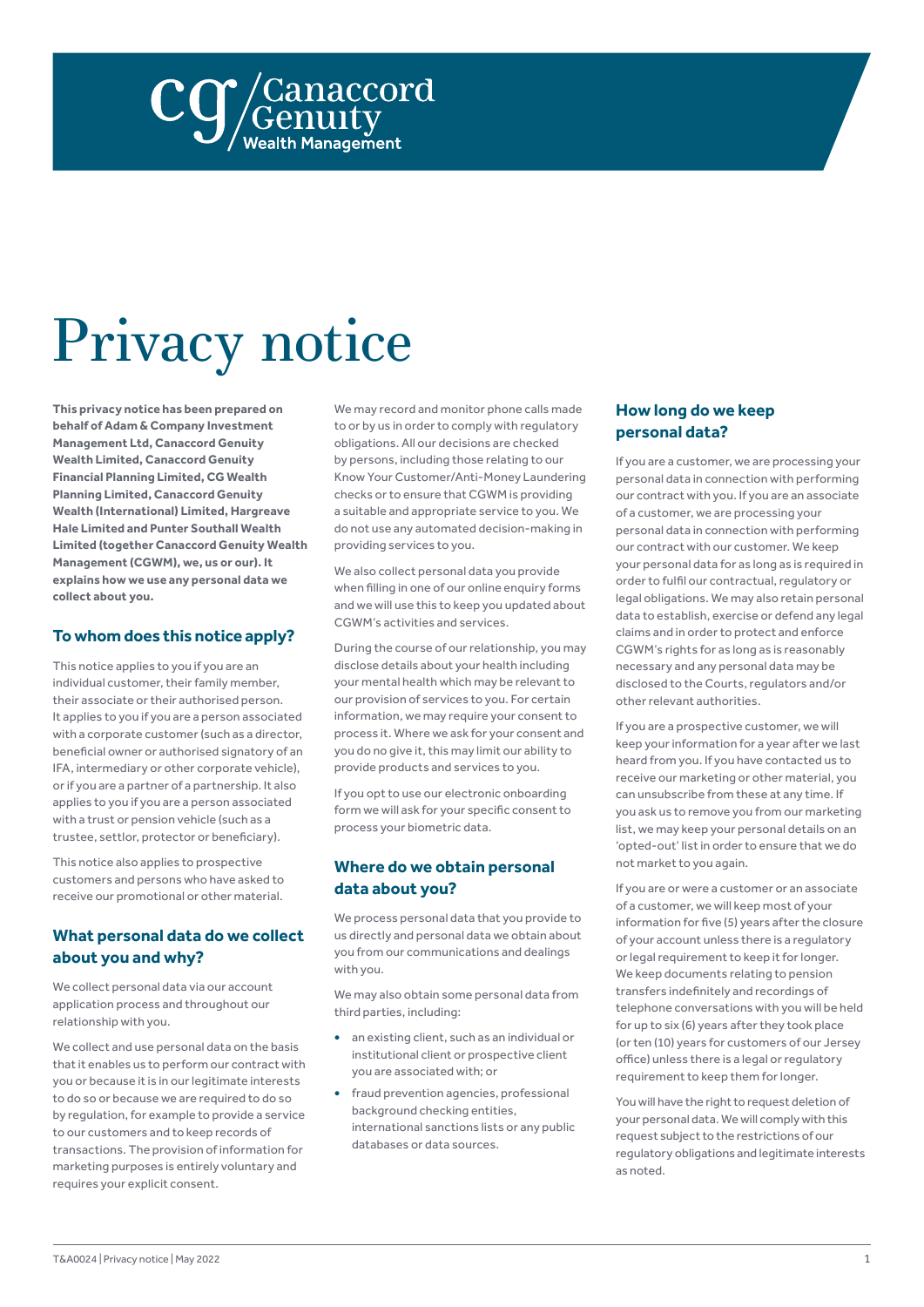Where it may not be possible for technical reasons to delete your personal data, CGWM may use pseudonymisation techniques provided that pseudonymised data cannot be traced back to the data subject.

### **Who do we share your personal data with?**

We may share your personal data with the following:

- **•** our counterparties (including banks, custodians, sub-custodians, brokers, settlement agents, stock exchanges);
- **•** providers of investment products or services, including providers of pensions, offshore bonds, onshore bonds, trusts, investment platforms, insurance products, fund administrators, SIPP administrators, issuers of securities or other such products or services. We may also be required to share information with the auditors appointed by the providers of such products or services;
- **•** our IT providers and service providers in order to provide and maintain the provision of our services, including emergency support;
- **•** our appointed auditors, accountants, lawyers, and other professional advisers, to the extent that they require access to the information to provide advice or perform their services to us;
- **•** our insurers, including any re-insurers and our insurance brokers;
- **•** fraud prevention agencies, screening agencies and other organisations to allow us to undertake relevant checks, this includes TransUnion who undertake screening on our behalf, their Bureau Privacy Notice is accessible here: [https://www.transunion.co.uk/legal](https://urldefense.com/v3/__https:/www.transunion.co.uk/legal-information/bureau-privacy-notice__;!!Ei9jbvzSmg!B_NWvS2C_OhG_6KMawof5enqijfh4vkLNhFLCiManTQ_KC9yK9PaJzXmsssqzakSxbOvMA%24)[information/bureau-privacy-notice;](https://urldefense.com/v3/__https:/www.transunion.co.uk/legal-information/bureau-privacy-notice__;!!Ei9jbvzSmg!B_NWvS2C_OhG_6KMawof5enqijfh4vkLNhFLCiManTQ_KC9yK9PaJzXmsssqzakSxbOvMA%24)
- **•** potential new IT and service providers, including but not limited to potential new screening agencies, for the purposes of assessing the provider's offering;
- **•** the Financial Conduct Authority, Guernsey Financial Services Commission, Jersey Financial Services Commission or Isle of Man Financial Services Authority, depending on the jurisdiction where your account is administered;
- **•** the Information Commissioner's Office in the UK, the Office of the Data Protection Commissioner in Guernsey, the Office of the Information Commissioner in Jersey and the Isle of Man Information Commissioner, as applicable, or any relevant regulatory authority where they are entitled to require disclosure;
- **•** if required to do so to meet applicable law, the order of a Court or market rules and codes of practice applicable to the circumstances at the time;
- **•** relevant authorities to investigate or prevent fraud or activities believed to be illegal or otherwise in breach of applicable law;
- **•** if tax regulations require us to collect information about tax residency, then in certain circumstances (including if we do not receive a valid self-certification from you), we may be obliged to share information about your account with the relevant tax, payments and customs authority, who may pass this on to tax authorities in other jurisdictions:
- **•** in the event that we sell or buy any business or assets, in which case we will disclose your personal information to the prospective seller or buyer of such business or assets;
- **•** other companies within the Canaccord Genuity group; or
- **•** if some or all of CGWM's assets are acquired by a third party, in which case personal information held by us about our clients may be one of the transferred assets.

We will not sell your personal data to third parties and we will only share your data with third parties where this is permitted by law.

# **Where do we transfer your personal data?**

Your personal information may need to be shared with our service providers, which may involve transferring it to countries outside the European Economic Area (EEA). Certain jurisdictions benefit from a European Commission adequacy decision. Where no such adequacy decision exists, we will ensure that we do this in accordance with current data protection legislation. Such transfers are permitted where it is required for the performance of our contract with you or where we have your consent to transfer it. Where possible, we will use model clauses which have been approved by the European Commission or other available safeguards.

# **Marketing and communications**

If you agree, we may send you information about new products and services, including those of other companies in the Canaccord Genuity group which may be of interest to you and which do not relate to the products or services which you currently receive from us. If you have consented to receive marketing, you may still opt out at a later date.

We may use your contact details to send you invitations to events and investment commentaries, updates or other communications which are relevant to the products or services which you receive from CGWM and which are considered to be part of the service which we offer you. We may also invite you to participate in satisfaction surveys so that we can ensure that our services meet your expectations.

You have the right at any time to stop us from contacting you for marketing purposes and to opt out of other communications. If you no longer wish to be contacted for marketing purposes or you wish to opt out of other communications which you receive as part of your service, please use the unsubscribe button on each communication, or email us at marketing@canaccord.com or write to us using the details at the end of this notice.

# **Cookies**

We use cookies on our website. Some of these cookies are necessary, for example, to maintain the security of the system or to ensure that we do not offer you access to products or services which are not available in your jurisdiction. Some of these cookies are optional and are used to enhance the user experience, for example, to remember that you have accepted our terms and conditions and to remember your selected jurisdiction and client preferences upon re-entry to our website. We also use Google Analytics cookies to help us improve your experience by collecting and reporting information on how you use our website. The cookies collect information in a way which does not directly identify anyone. You may turn off optional cookies on your browser but please be aware that parts of the site will not function correctly if you disable cookies.

# **Your rights**

You have certain rights in respect of the data we hold relating to you. Details of these rights can also be found online, for example on the Information Commissioner's website in the UK the Office of the Data Protection Commissioner in Guernsey, the Office of the Information Commissioner in Jersey and the Isle of Man Information Commissioner, as applicable. You are entitled to a copy of the personal data we hold on you in a portable format or otherwise, to request rectification, erasure, or restriction of processing of your personal data, and to object to processing. Please note that the application of these rights vary according to the legal basis used to process your data. In certain circumstances we are required to retain copies of information we hold about you by other regulations. In this instance we will not be able to erase or modify the data.

In order to exercise these rights or if you have any concerns about our use of your personal information, please contact us using the information at the end of this notice. You can also contact the Information Commissioner's Office in the UK and the Office of the Data Protection Commissioner in Guernsey, the Office of the Information Commissioner in Jersey and the Isle of Man Information Commissioner, as applicable.